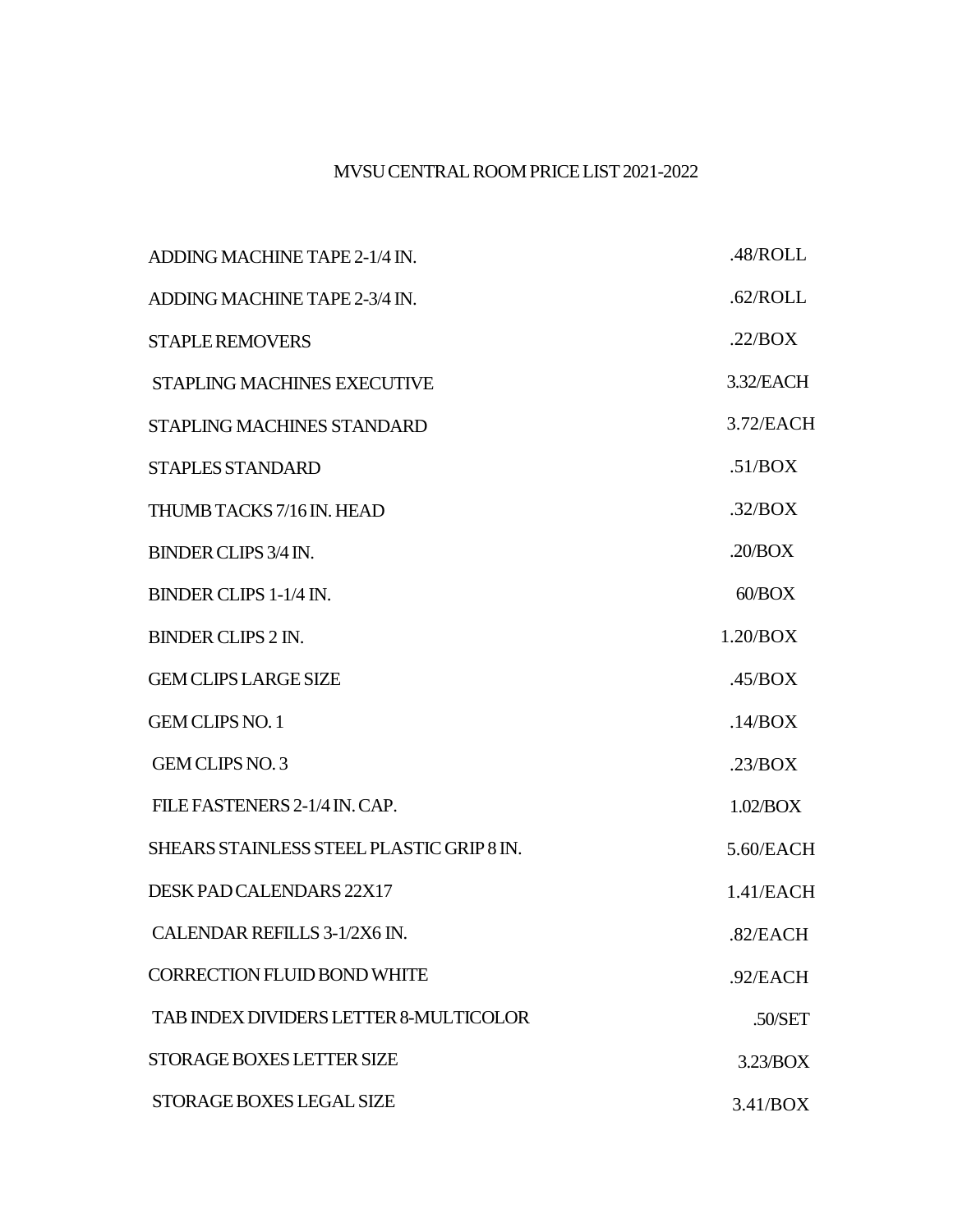| <b>FILE FOLDERS LETTER SIZE</b>                      | 5.40/BOX  |
|------------------------------------------------------|-----------|
| <b>FILE FOLDERS LEGAL SIZE</b>                       | 7.72/BOX  |
| <b>FILE GUIDE SETS A TOZ</b>                         | 8.47/SET  |
| ADDRESS LASER LABELS 1X2-5/8 WHITE                   | 4.94/BOX  |
| FILE FOLDER LABELS 1X3 WHITE                         | .98/BOX   |
| FILE FOLDER LABELS 1-1/2X3 IN. WHITE                 | .98/BOX   |
| FILE FOLDER LABELS 2X4 IN. WHITE                     | .98/BOX   |
| POST IT NOTE PADS YELLOW 3X3 IN.                     | .16/PAD   |
| POST IT NOTE PADS YELLOW 3X5 IN.                     | .28/PAD   |
| PHONE MESSAGE PADS 4X5-1/2 IN. DUPLICATE SETS        | 3.37/PAD  |
| LEGAL PADS LETTER SIZE 8-1/2X11-3/4 IN. CANARY       | .47/PAD   |
| LEGAL PADS LEGAL SIZE 8-1/2X14 IN. CANARY            | .61/PAD   |
| <b>RUBBER BANDS NO. 32</b>                           | .62/BOX   |
| <b>RUBBER BANDS NO. 33</b>                           | .62/BOX   |
| RUBBER BANDS NO. 64                                  | .62/BOX   |
| <b>TAPE DISPENSER DESK TYPE</b>                      | 1.05/EACH |
| PENCILS BLACK LEAD NO. 2                             | .92/BOX   |
| BALL POINT PENS FINE PT. (Black, blue, & red) Pentel | 4.77/BOX  |
| HIGHLIGHTERS 4-COLOR SETS (black, blue & red)        | 1.55/SET  |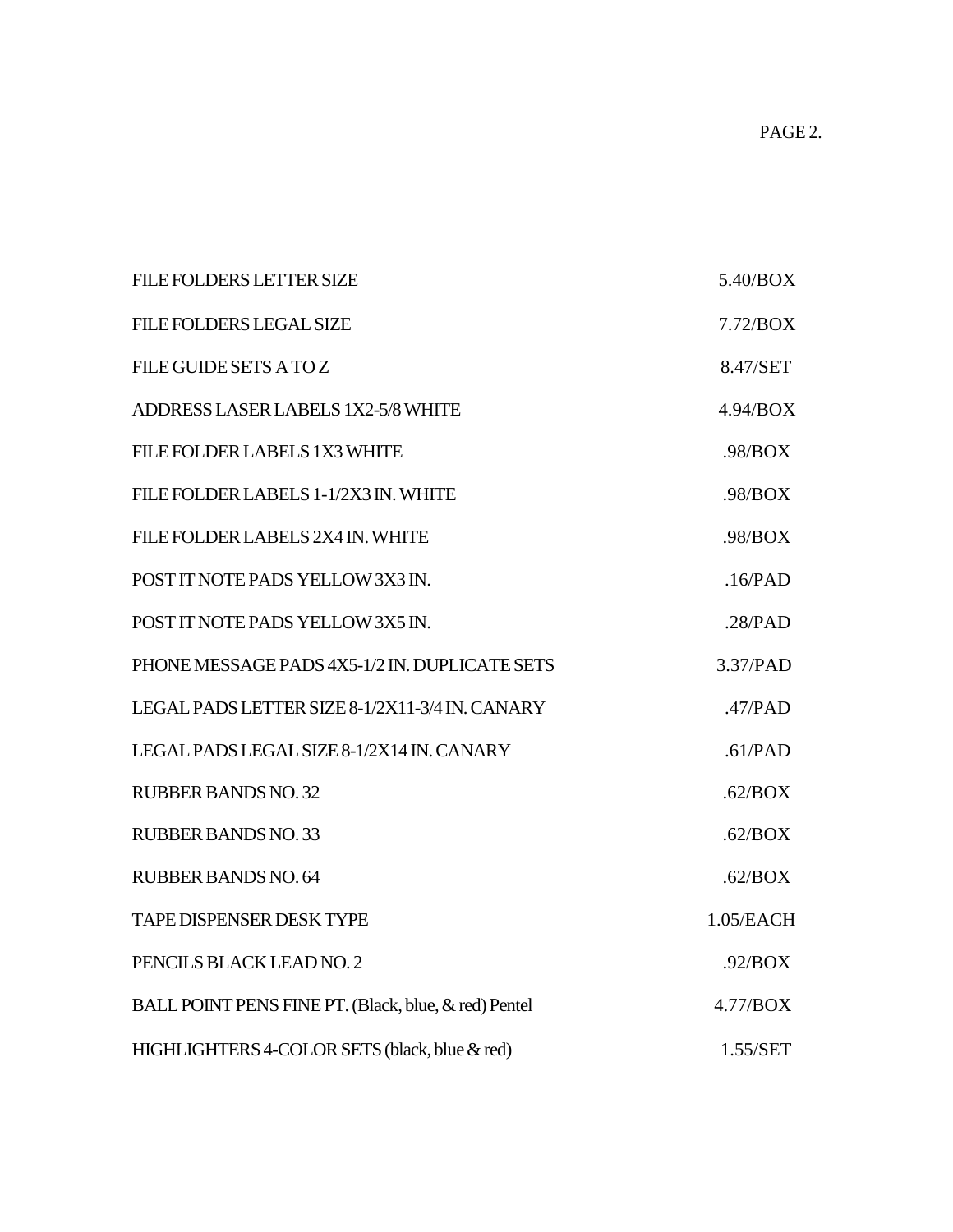PAGE 3.

| MAGIC MARKERS MED. POINT (black, blue, green, red)                 | $2.70$ /BOX   |
|--------------------------------------------------------------------|---------------|
| <b>TRANSPARENT TAPE <math>\frac{1}{2}</math> IN. W/O DISPENSER</b> | .55/ROLL      |
| <b>TRANSPARENT TAPE 3/4 IN. W/O DISPENSER</b>                      | .79/ROLL      |
| TAPE 2X60 IN. CLEAR MASKING TAPE IN.                               | 1.12/ROLL     |
| MASKING TAPE 1/2 IN.                                               | .56/ROLL      |
| MASKING TAPE 3/4 IN.                                               | .83/ROLL      |
| FILE POCKETS 3-1/2 IN. LETTER                                      | 6.70/BOX      |
| FILE POCKETS 5-1/2 IN. LEGAL                                       | .78EACH       |
| STENO PADS 6X9 IN.                                                 | .75/EACH      |
| RING BINDERS 2 IN. BLACK                                           | 1.85EACH      |
| <b>RING BINDERS 3 IN. BLACK</b>                                    | $.2.68$ /EACH |
| <b>LETTER TRAYS SIDE LOAD</b>                                      | 5.19/EACH     |
| <b>CALENDAR BASES 3-1/2X6</b>                                      | $6.02$ /EACH  |
| PUSH PINS ASSORTED COLORS                                          | 4.39/BOX      |
| <b>YARDSTICKS</b>                                                  | 4.69/EACH     |
| <b>RULERS</b>                                                      | 1.39/BOX      |
| <b>CHALKBOARD ERASERS</b>                                          | 3.29/EACH     |
| <b>CHALK</b>                                                       | .85/BOX       |
| <b>ENVELOPES BUSINESS NO. 10 WHITE</b>                             | 6.89/BOX      |
| XEROGRAPHIC PAPER 8-1/2X11 IN. WHITE                               | 3.20/REAM     |
| XEROGRAPHIC PAPER 8-1/2X14 IN. WHITE                               | 3.62/REAM     |